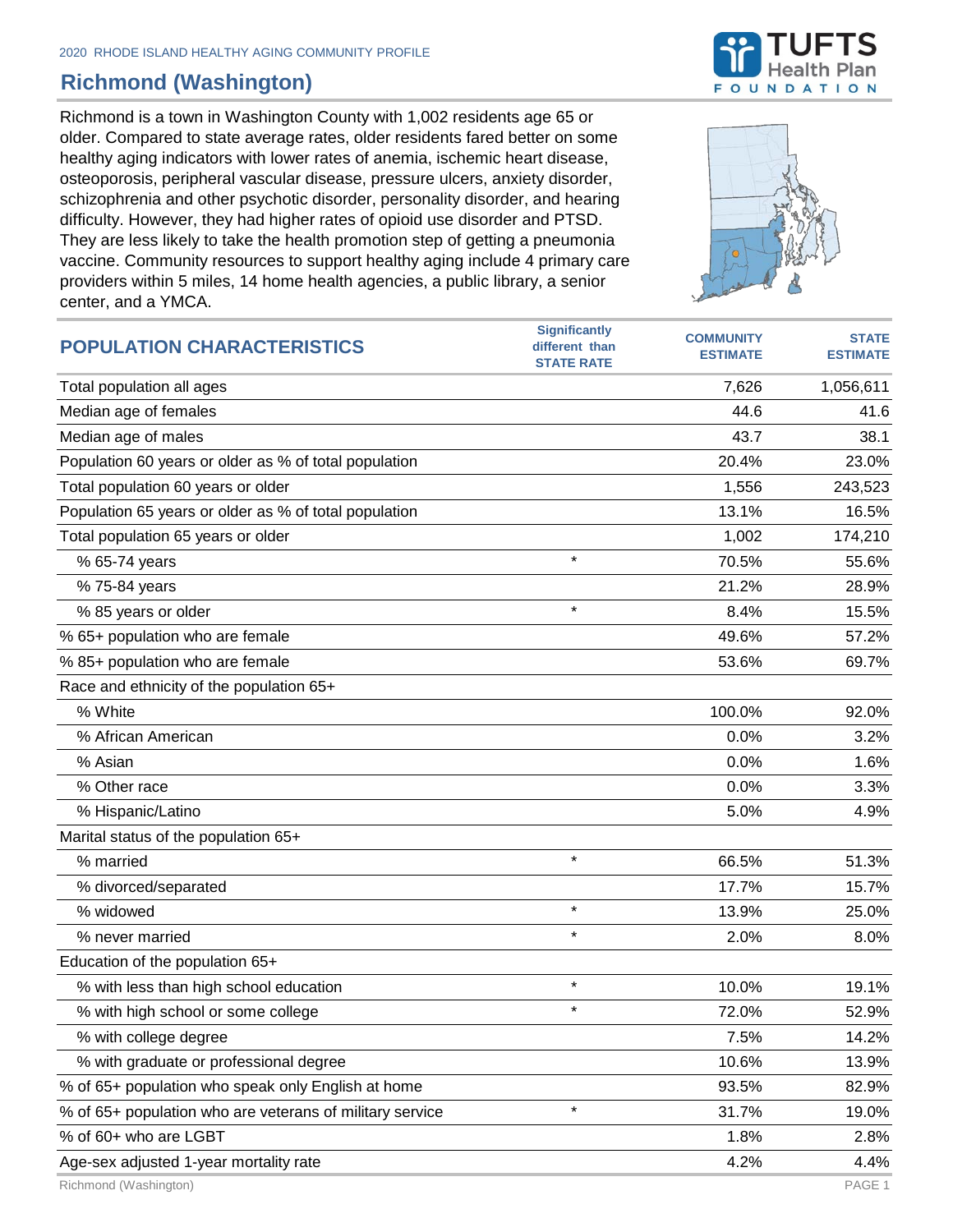| <b>HEALTHY AGING INDICATORS</b>                              | <b>BETTER / WORSE</b><br><b>STATE RATE</b> | <b>COMMUNITY</b><br><b>ESTIMATE</b> | <b>STATE</b><br><b>ESTIMATE</b> |
|--------------------------------------------------------------|--------------------------------------------|-------------------------------------|---------------------------------|
| <b>WELLNESS</b>                                              |                                            |                                     |                                 |
| % 60+ getting the recommended hours of sleep                 |                                            | 63.5%                               | 63.0%                           |
| % 60+ doing any physical activity within last month          |                                            | 73.6%                               | 71.0%                           |
| % 60+ met CDC guidelines for muscle-strengthening activity   |                                            | 29.4%                               | 25.0%                           |
| % 60+ met CDC guidelines for aerobic physical activity       |                                            | 58.7%                               | 54.3%                           |
| % 60+ with fair or poor health status                        |                                            | 16.3%                               | 19.5%                           |
| % 60+ with 15+ physically unhealthy days in last month       |                                            | 14.2%                               | 14.5%                           |
| <b>FALLS</b>                                                 |                                            |                                     |                                 |
| % 60+ who fell within last year                              |                                            | 28.9%                               | 26.3%                           |
| % 60+ who were injured in a fall within last year            |                                            | 9.1%                                | 10.3%                           |
| % 65+ had hip fracture                                       |                                            | 3.8%                                | 3.4%                            |
| <b>PREVENTION</b>                                            |                                            |                                     |                                 |
| % 60+ with physical exam/check-up in last year               |                                            | 90.6%                               | 93.0%                           |
| % 60+ flu shot in last year                                  |                                            | 58.3%                               | 60.6%                           |
| % 60+ with pneumonia vaccine                                 | W                                          | 57.5%                               | 67.7%                           |
| % 60+ with shingles vaccine                                  |                                            | 33.2%                               | 35.3%                           |
| % 60+ women with a mammogram within last 2 years             |                                            | 82.1%                               | 82.0%                           |
| % 60+ with colorectal cancer screening                       |                                            | 77.9%                               | 77.8%                           |
| % 60+ with HIV test                                          |                                            | 13.3%                               | 15.8%                           |
| % 60+ met CDC preventive health screening goals              |                                            | 40.7%                               | 39.2%                           |
| <b>NUTRITION &amp; DIET</b>                                  |                                            |                                     |                                 |
| % 60+ with 5 or more servings of fruit or vegetables per day |                                            | 19.8%                               | 18.1%                           |
| % 65+ with poor supermarket access                           |                                            | 0.0%                                | 23.6%                           |
| % 60+ stressed about buying food in last month               |                                            | 8.9%                                | 13.2%                           |
| % 60+ self-reported obese                                    |                                            | 28.3%                               | 26.8%                           |
| % 65+ clinically diagnosed obesity                           |                                            | 25.6%                               | 29.3%                           |
| % 65+ with high cholesterol                                  |                                            | 74.6%                               | 79.1%                           |
| % 60+ with cholesterol screening                             |                                            | 97.9%                               | 96.9%                           |
| <b>ORAL HEALTH</b>                                           |                                            |                                     |                                 |
| % 60+ with dental insurance                                  |                                            | 56.4%                               | 56.3%                           |
| % 60+ with annual dental exam                                |                                            | 80.0%                               | 75.9%                           |
| # of dentists per 100,000 persons (all ages)                 |                                            | 0.0                                 | 64.7                            |
| % 60+ with loss of 6 or more teeth                           |                                            | 27.7%                               | 29.6%                           |
| <b>CHRONIC DISEASE</b>                                       |                                            |                                     |                                 |
| % 65+ with Alzheimer's disease or related dementias          |                                            | 11.1%                               | 13.1%                           |
| % 65+ with anemia                                            | B                                          | 41.4%                               | 50.0%                           |
| % 65+ with asthma                                            |                                            | 12.6%                               | 14.9%                           |
| % 65+ with atrial fibrillation                               |                                            | 16.5%                               | 15.0%                           |
| % 65+ with autism spectrum disorder                          |                                            | N/A                                 | 0.04%                           |
| % 65+ with benign prostatic hyperplasia (men)                |                                            | 39.7%                               | 42.2%                           |
| % 65+ with breast cancer (women)                             |                                            | 11.4%                               | 11.1%                           |
| % 65+ with cataract                                          |                                            | 66.9%                               | 67.5%                           |
|                                                              |                                            |                                     |                                 |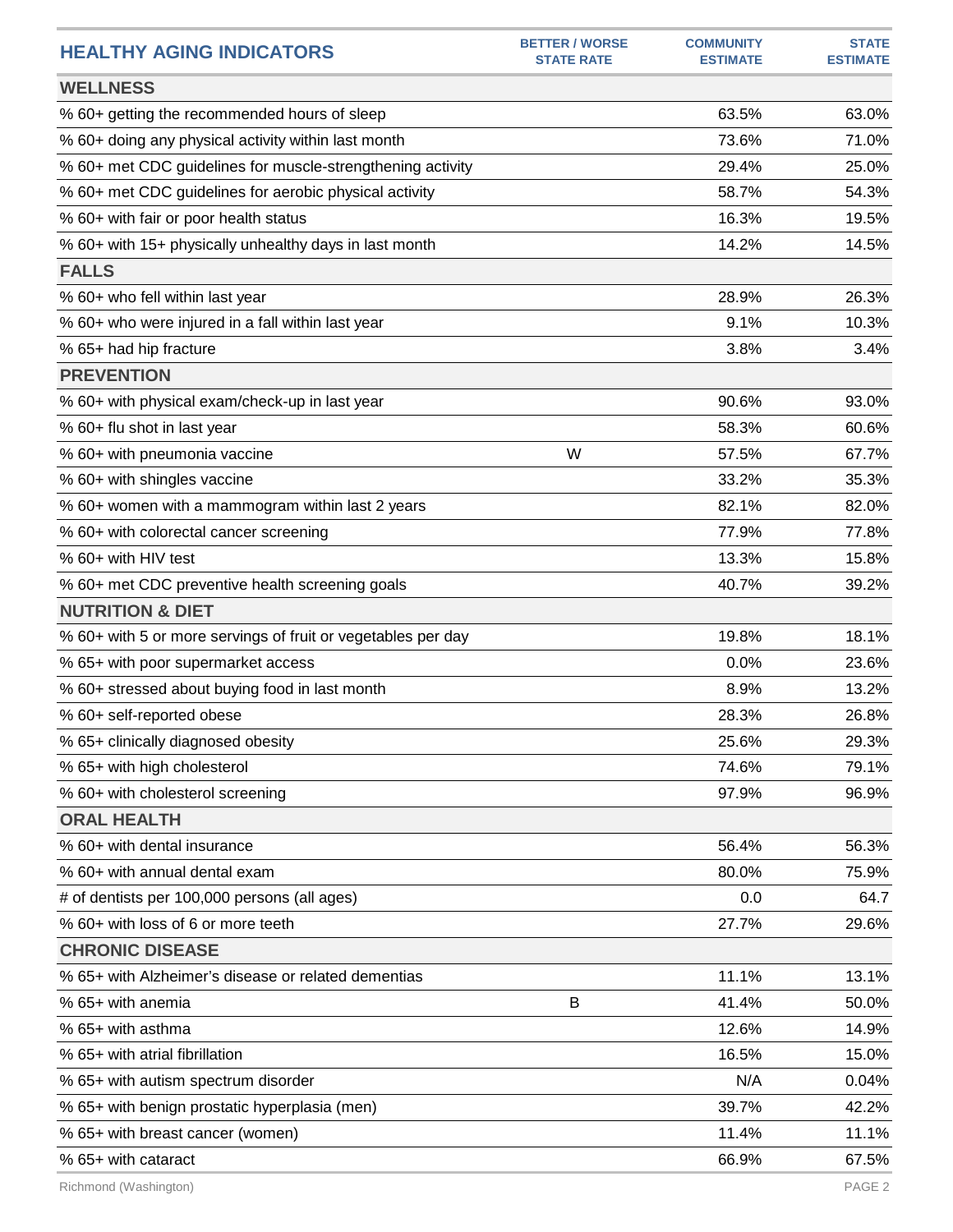| <b>HEALTHY AGING INDICATORS</b>                         | <b>BETTER / WORSE</b><br><b>STATE RATE</b> | <b>COMMUNITY</b><br><b>ESTIMATE</b> | <b>STATE</b><br><b>ESTIMATE</b> |
|---------------------------------------------------------|--------------------------------------------|-------------------------------------|---------------------------------|
| % 65+ with chronic kidney disease                       |                                            | 29.5%                               | 30.7%                           |
| % 65+ with chronic obstructive pulmonary disease        |                                            | 24.4%                               | 22.9%                           |
| % 65+ with colon cancer                                 |                                            | 2.8%                                | 2.7%                            |
| % 65+ with congestive heart failure                     |                                            | 19.0%                               | 21.6%                           |
| % 65+ with diabetes                                     |                                            | 30.7%                               | 34.7%                           |
| % 65+ with endometrial cancer (women)                   |                                            | 1.3%                                | 1.9%                            |
| % 65+ with epilepsy                                     |                                            | 2.4%                                | 2.9%                            |
| % 65+ with fibromyalgia, chronic pain and fatigue       |                                            | 30.9%                               | 25.4%                           |
| % 65+ with glaucoma                                     |                                            | 29.2%                               | 27.0%                           |
| % 65+ ever had a heart attack                           |                                            | 5.6%                                | 5.8%                            |
| % 65+ with HIV/AIDS                                     |                                            | 0.06%                               | 0.12%                           |
| % 65+ with hypertension                                 |                                            | 74.1%                               | 78.0%                           |
| % 65+ with hypothyroidism                               |                                            | 20.0%                               | 22.4%                           |
| % 65+ with ischemic heart disease                       | В                                          | 35.7%                               | 41.8%                           |
| % 65+ with leukemias and lymphomas                      |                                            | 2.4%                                | 2.7%                            |
| % 65+ with liver disease                                |                                            | 9.6%                                | 9.9%                            |
| % 65+ with lung cancer                                  |                                            | 1.8%                                | 2.1%                            |
| % 65+ with migraine and other chronic headache          |                                            | 6.4%                                | 6.1%                            |
| % 65+ with osteoarthritis or rheumatoid arthritis       |                                            | 55.2%                               | 56.2%                           |
| % 65+ with osteoporosis                                 | B                                          | 15.4%                               | 19.6%                           |
| % 65+ with peripheral vascular disease                  | B                                          | 15.7%                               | 25.6%                           |
| % 65+ with pressure ulcer or chronic ulcer              | B                                          | 5.1%                                | 8.1%                            |
| % 65+ with prostate cancer (men)                        |                                            | 11.0%                               | 13.4%                           |
| % 65+ with stroke                                       |                                            | 9.7%                                | 11.9%                           |
| % 65+ with traumatic brain injury                       |                                            | 0.6%                                | 1.0%                            |
| % 65+ with 4+ (out of 15) chronic conditions            | В                                          | 56.9%                               | 63.8%                           |
| % 65+ with 0 chronic conditions                         |                                            | 7.5%                                | 7.0%                            |
| <b>BEHAVIORAL HEALTH</b>                                |                                            |                                     |                                 |
| # opioid deaths (all ages)                              |                                            | 5                                   | 1,654                           |
| % 65+ with opioid use disorder                          | W                                          | 3.3%                                | 1.9%                            |
| % 65+ with substance use disorder                       |                                            | 8.6%                                | 7.0%                            |
| % 60+ who used marijuana in last month                  |                                            | N/A                                 | 3.4%                            |
| % 60+ excessive drinking                                |                                            | 7.9%                                | 9.3%                            |
| % 65+ with tobacco use disorder                         |                                            | 12.9%                               | 10.8%                           |
| % 60+ current smokers                                   |                                            | 8.5%                                | 8.7%                            |
| % 60+ ever used E-Cigarettes in last month              |                                            | 5.6%                                | 5.8%                            |
| <b>MENTAL HEALTH</b>                                    |                                            |                                     |                                 |
| % 60+ who reported receiving adequate emotional support |                                            | 77.7%                               | 79.7%                           |
| % 60+ who reported being satisfied with life            |                                            | 96.9%                               | 95.3%                           |
| % 60+ with 15+ days poor mental health in last month    |                                            | 6.2%                                | 7.4%                            |
| % 65+ with depression                                   |                                            | 28.3%                               | 32.9%                           |
| % 65+ with anxiety disorder                             | B                                          | 23.3%                               | 29.8%                           |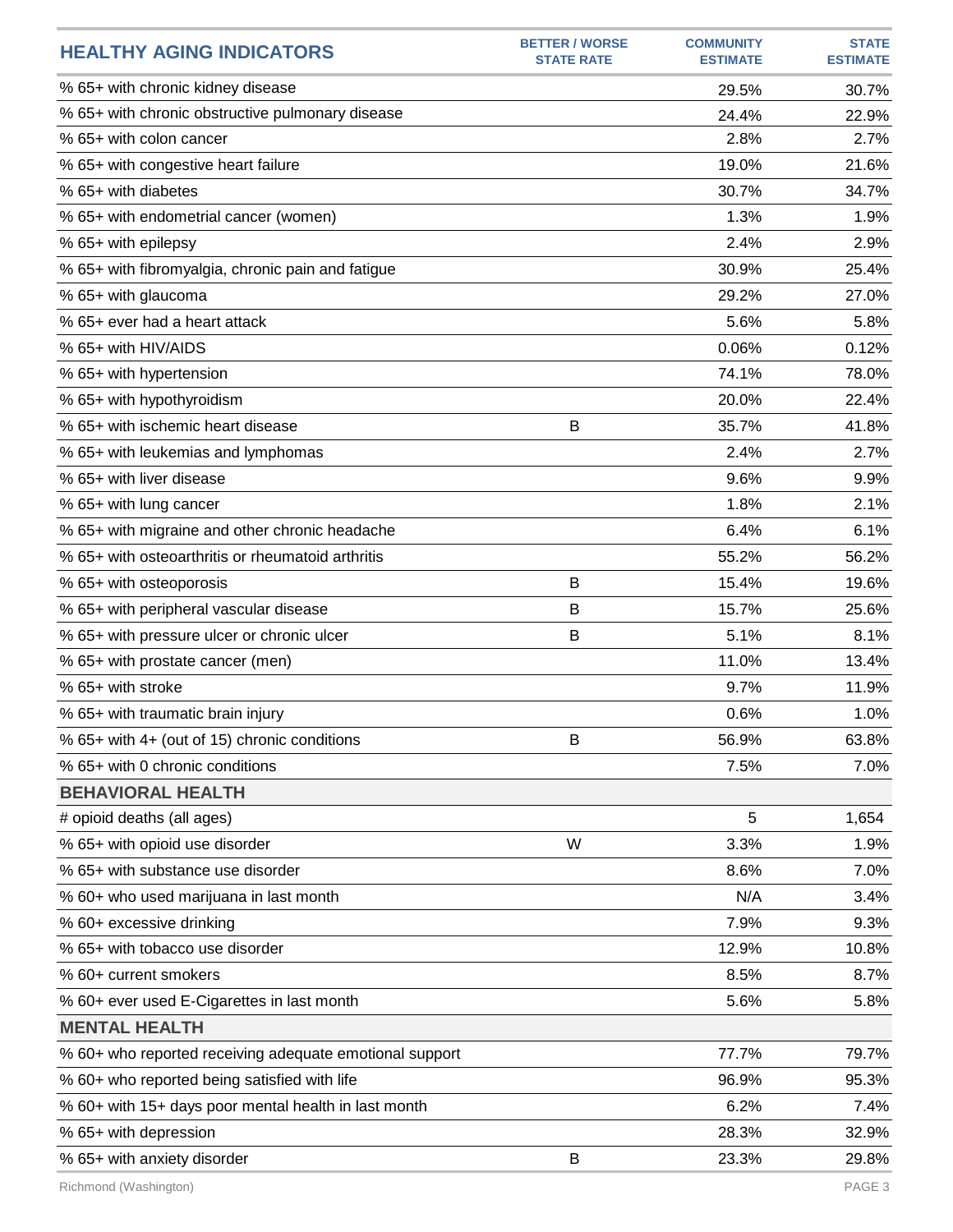| <b>HEALTHY AGING INDICATORS</b>                                  | <b>BETTER / WORSE</b><br><b>STATE RATE</b> | <b>COMMUNITY</b><br><b>ESTIMATE</b> | <b>STATE</b><br><b>ESTIMATE</b> |
|------------------------------------------------------------------|--------------------------------------------|-------------------------------------|---------------------------------|
| % 65+ with bipolar disorder                                      |                                            | 3.1%                                | 4.1%                            |
| % 65+ with post-traumatic stress disorder                        | W                                          | 4.6%                                | 1.7%                            |
| % 65+ with schizophrenia & other psychotic disorder              | B                                          | 2.5%                                | 3.8%                            |
| % 65+ with personality disorder                                  | B                                          | 1.6%                                | 2.8%                            |
| <b>LIVING WITH DISABILITY</b>                                    |                                            |                                     |                                 |
| % 65+ with self-reported hearing difficulty                      |                                            | 18.6%                               | 13.9%                           |
| % 65+ with clinical diagnosis of deafness or hearing impairment  | B                                          | 11.3%                               | 16.4%                           |
| % 65+ with self-reported vision difficulty                       |                                            | 8.4%                                | 5.5%                            |
| % 65+ with clinical diagnosis of blindness or visual impairment  |                                            | 0.7%                                | 1.1%                            |
| % 65+ with self-reported cognition difficulty                    |                                            | 9.4%                                | 8.2%                            |
| % 65+ with self-reported ambulatory difficulty                   |                                            | 16.8%                               | 21.0%                           |
| % 65+ with clinical diagnosis of mobility impairment             |                                            | 2.7%                                | 3.8%                            |
| % 65+ with self-reported self-care difficulty                    |                                            | 7.6%                                | 8.0%                            |
| % 65+ with self-reported independent living difficulty           |                                            | 14.0%                               | 14.3%                           |
| <b>CAREGIVING</b>                                                |                                            |                                     |                                 |
| # of Alzheimer's disease specific support groups                 |                                            | 0                                   | 16                              |
| # of Memory Cafes                                                |                                            | 0                                   | 10                              |
| % of 60+ who provide care to a family/friend in last month       |                                            | 20.5%                               | 22.5%                           |
| % of grandparents raising grandchildren                          | $\star$                                    | 0.0%                                | 1.0%                            |
| % of grandparents who live with grandchildren                    | $\star$                                    | 0.9%                                | 3.2%                            |
| <b>ACCESS TO CARE</b>                                            |                                            |                                     |                                 |
| % 65+ dually eligible for Medicare and Medicaid                  | $\star$                                    | 5.0%                                | 13.8%                           |
| % 65+ Medicare managed care enrollees                            | $\star$                                    | 40.0%                               | 43.8%                           |
| % 60+ with a regular doctor                                      |                                            | 95.8%                               | 96.7%                           |
| % 60+ who did not see a doctor when needed due to cost           |                                            | 7.1%                                | 5.4%                            |
| # of primary care providers within 5 miles                       |                                            | 4                                   | 1,605                           |
| # of hospitals within 5 miles                                    |                                            | 0                                   | 13                              |
| # of home health agencies                                        |                                            | 14                                  | 23                              |
| # of nursing homes within 5 miles                                |                                            | 0                                   | 80                              |
| # of community health centers                                    |                                            | 0                                   | 43                              |
| # of adult day health centers                                    |                                            | 0                                   | 31                              |
| # of hospice agencies                                            |                                            | 0                                   | 18                              |
| <b>SERVICE UTILIZATION</b>                                       |                                            |                                     |                                 |
| # physician visits per year                                      |                                            | 8.1                                 | 8.4                             |
| # emergency room visits/1000 persons 65+ years annually          | $\star$                                    | 491.2                               | 620.6                           |
| # Part D monthly prescription fills per person annually          |                                            | 48.5                                | 52.2                            |
| # home health visits annually                                    | $\star$                                    | 2.3                                 | 3.5                             |
| # durable medical equipment claims annually                      |                                            | 1.6                                 | 1.7                             |
| # inpatient hospital stays/1000 persons 65+ years annually       | $\star$                                    | 192.3                               | 286.5                           |
| % Medicare inpatient hospital readmissions (as % of admissions)  |                                            | 16.1%                               | 17.4%                           |
| # skilled nursing facility stays/1000 persons 65+ years annually |                                            | 80.8                                | 98.8                            |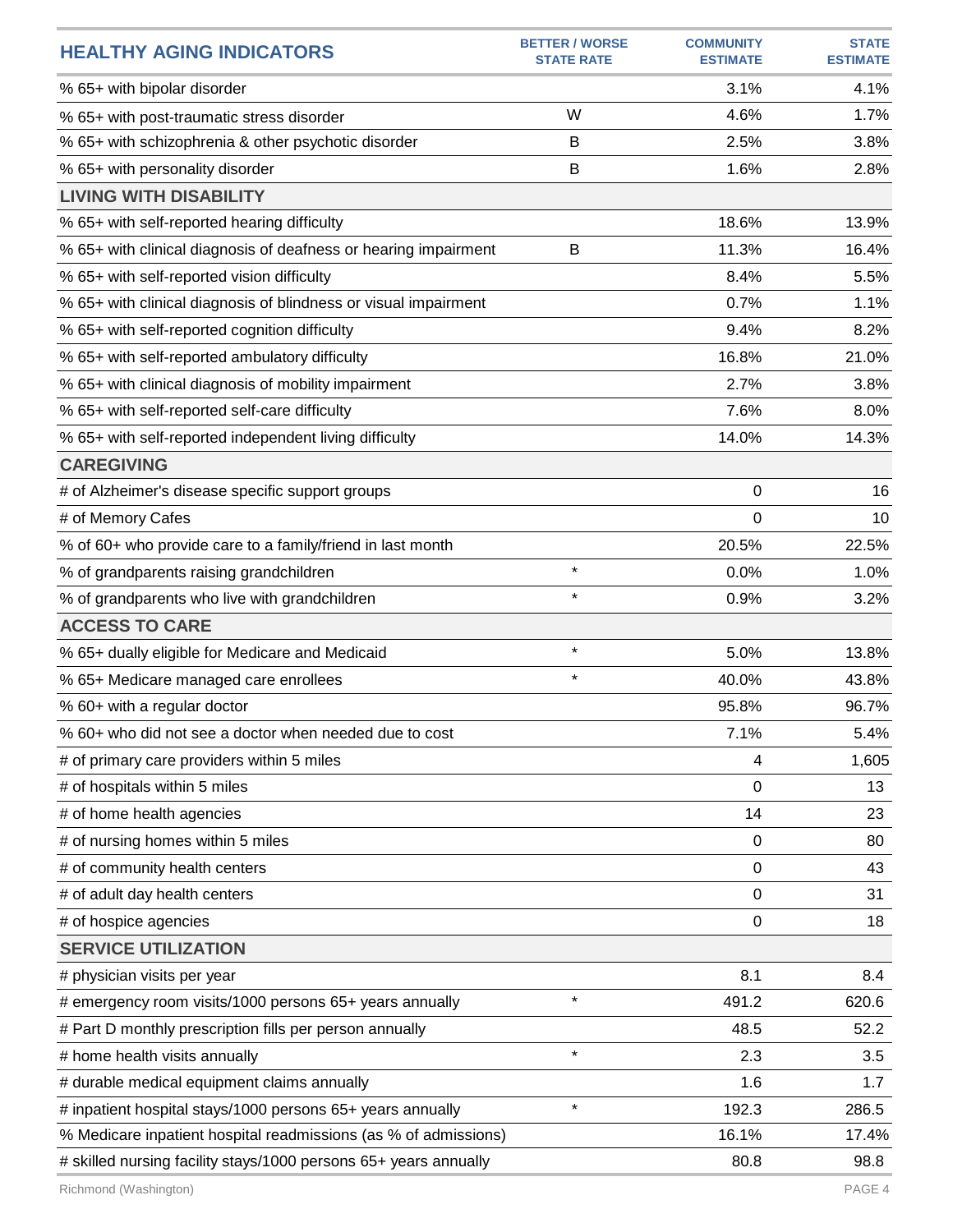| <b>HEALTHY AGING INDICATORS</b>                               | <b>BETTER / WORSE</b><br><b>STATE RATE</b> | <b>COMMUNITY</b><br><b>ESTIMATE</b> | <b>STATE</b><br><b>ESTIMATE</b> |
|---------------------------------------------------------------|--------------------------------------------|-------------------------------------|---------------------------------|
| # skilled nursing home Medicare beds/1000 persons 65+ years   |                                            | 0.0                                 | 47.1                            |
| % 65+ getting Medicaid long term services and supports        | $\star$                                    | 2.3%                                | 4.2%                            |
| % 65+ hospice users                                           |                                            | 2.7%                                | 3.5%                            |
| % 65+ hospice users as % of decedents                         |                                            | 39.0%                               | 53.0%                           |
| Median hospice days per hospice user (65+, deceased)          |                                            | 7.5                                 | 11.0                            |
| Median hospice payment (Medicare + other) per hospice user    |                                            | \$2,863.88                          | \$3,870.97                      |
| <b>COMMUNITY</b>                                              |                                            |                                     |                                 |
| Air pollution: annual # of unhealthy days for 65+ (county)    |                                            | 5                                   | N/A                             |
| Age-friendly efforts in community                             |                                            | Not yet                             | Yes                             |
| # of senior centers                                           |                                            | 1                                   | 32                              |
| # of universities and community colleges                      |                                            | 0                                   | 19                              |
| # of public libraries                                         |                                            | 1                                   | 71                              |
| # of YMCAs                                                    |                                            | 1                                   | 15                              |
| % in county with access to broadband (all ages)               |                                            | 97.7%                               | 98.1%                           |
| % 60+ who used Internet in last month                         |                                            | 76.6%                               | 71.6%                           |
| Voter participation rate in 2016 election (age 18+)           |                                            | 69.1%                               | 55.0%                           |
| % 60+ who believe local service orgs understand needs         |                                            | 45.9%                               | 44.1%                           |
| % 60+ who believe he/she can make a difference                |                                            | 53.5%                               | 52.2%                           |
| % 60+ who believe working together can make a difference      |                                            | 80.1%                               | 81.0%                           |
| % 60+ who volunteer at least once per month                   |                                            | 23.3%                               | 22.9%                           |
| % 60+ who attend community events (church, club) monthly      |                                            | 47.6%                               | 44.4%                           |
| <b>SAFETY &amp; CRIME</b>                                     |                                            |                                     |                                 |
| Violent crime rate /100,000 persons                           |                                            | 46.0                                | 220.3                           |
| Homicide rate /100,000 persons (county)                       |                                            | N/A                                 | $\overline{2}$                  |
| # firearm fatalities (all ages) (county)                      |                                            | 104                                 | 895                             |
| Property crime rate /100,000 persons                          |                                            | 610.8                               | 1,678.4                         |
| # 65+ deaths by suicide (county)                              |                                            | N/A                                 | 57                              |
| <b>TRANSPORTATION</b>                                         |                                            |                                     |                                 |
| % 65+ who own a motor vehicle                                 | $\star$                                    | 91.6%                               | 85.0%                           |
| % 60+ who always drive or ride wearing a seatbelt             |                                            | 93.2%                               | 91.9%                           |
| % 60+ who drove under the influence of drinking in last month |                                            | N/A                                 | 2.0%                            |
| # of fatal crashes involving adult age 60+/town               |                                            | 0                                   | 82                              |
| # of fatal crashes involving adult age 60+/county             |                                            | 7                                   | 82                              |
| <b>HOUSING</b>                                                |                                            |                                     |                                 |
| % 65+ population who live alone                               |                                            | 20.6%                               | 31.4%                           |
| Average household size (all ages)                             |                                            | 2.7                                 | 2.5                             |
| Median house value                                            |                                            | \$264,900.00                        | \$249,800.00                    |
| % 60+ own home                                                | $\star$                                    | 87.2%                               | 70.3%                           |
| % 60+ homeowners who have mortgage                            |                                            | 51.1%                               | 48.7%                           |
| % 60+ stressed about paying rent/mortgage in last month       |                                            | 18.3%                               | 22.1%                           |